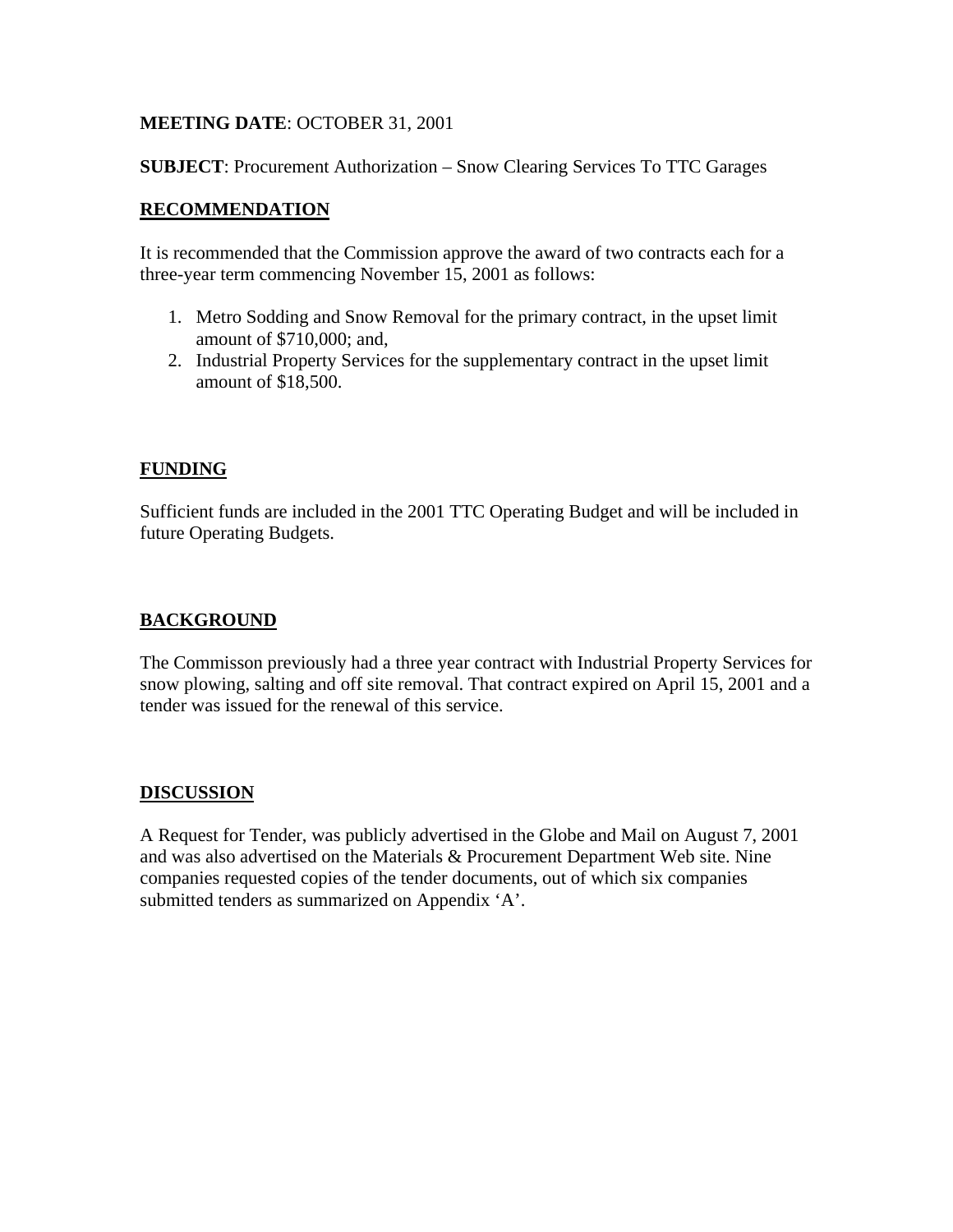Tenderers were requested to submit pricing information for both a primary and supplementary contract. The primary contract includes the plowing and salting requirements for five bus garages (Arrow Road, Wilson, Queensway, Malvern and Comstock). The Comstock location is not expected to be fully operation until the Spring of 2002, however there will be some operations that will require snow plowing services for the winter season of 2001/2002. As such, tenderers were requested to submit a "per service" price for this location only for the first year of this contract. For the purposes of evaluation, staff have estimated the requirements for Comstock for the first year of the contract and have included this estimated amount in the total evaluated price. For years 2 and 3 of the contract, the tenderers were required to price Comstock similar to the other four operating garages on a monthly basis.

In addition, unit prices for extra work were requested for off-site snow removal, which consists of an all inclusive hourly rate for the removal of snow from the preceding locations if required. Unit prices were also requested for two additional garages (Danforth and Birchmount) for plowing and salting and off-site snow removal for these locations only. The Danforth and Birchmount work is currently being performed by TTC forces and equipment and this contract will be utilized only if the need arises due to equipment breakdown.

The supplementary contract will be awarded to a second company who will perform the work should the primary contractor be unable to handle the snow clearing requirements due to emergencies or unusual weather conditions. Staff estimated that this service may be utilized up to six times over the three year term of the contract. The recommended upset limit price for the supplementary contract is based on the lowest tendered price for the six visits and an allowance of 20%. If the need arises for this supplementary contract, any costs incurred by the Commission will be recovered from the primary contractor.

Metro Sodding and Snow Removal (Metro) submitted the lowest evaluated tender for the primary contract and did not state any exceptions of qualifications. They provided a unit price per ton for filling salt boxes at all the locations, rather than including this service in the requested total monthly prices. Staff has estimated the cost for filling all of the salt boxes at all the locations and for providing snow clearing and salting at Comstock for the first year. These values have been added to Metro's total evaluated price. Further, staff have estimated the cost of providing the additional services for Birchmount and Danforth based on historical information and have included these values in the total evaluated price. Metro is one of the snow clearing subcontractors to the company currently managing the TTC's commuter parking lots and have performed satisfactorily. Metro is recommended for the award of the primary contract.

The pricing submitted by Metro Sodding and Snow Removal is approximately 38% higher in the first year than the last year of the previous contract and increase 3% each for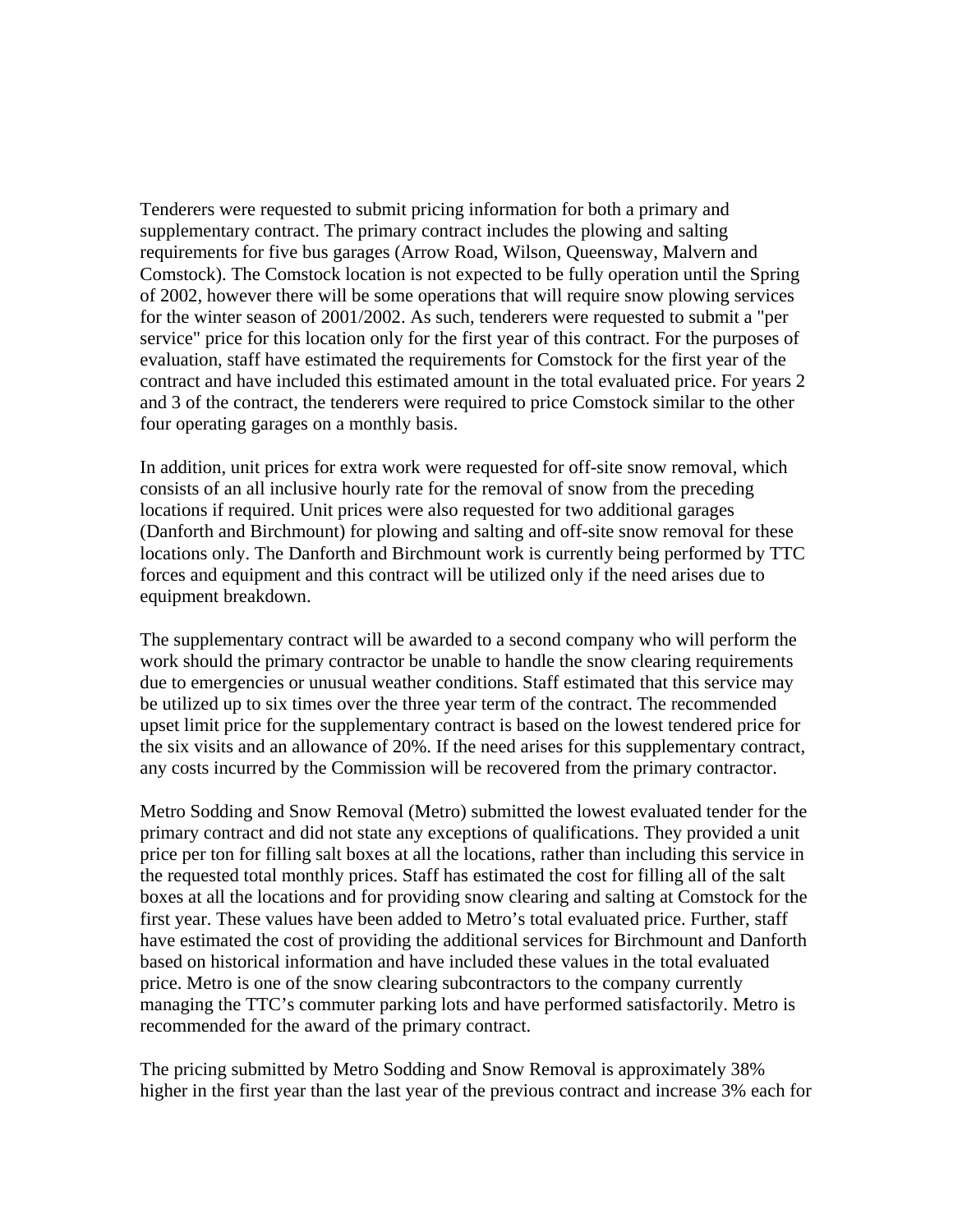year two and three of the contract. The price increases are the result of cost increases for labour, salt, liability insurance, fuel and maintenance cost.

An allowance of approximately 20% has been incorporated into the recommended upset limit for the primary contract to allow for fluctuations in usage due to weather conditions and to cover the costs of extra work based on the unit prices submitted if required.

Industrial Property Services (IPS) submitted the lowest evaluated tender, aside from Metro, for the supplementary contract and they did not state any exceptions or qualifications. IPS were the previous contractor for snow clearing at the garages and their performance has been satisfactory. They are considered commercially and technically acceptable and are recommended for the award of the supplementary contract.

Both ONYX Corporation and IPS submitted apparently lower tenders than Metro. However, ONYX's tender submission did not include any pricing for service for 2 of the specified garage locations and as such, their tender is incomplete and unacceptable.

The tender submitted by IPS contained "per service" pricing for all three years of the contract for the Comstock garage in lieu of the requested "per service" pricing for year 1 and monthly pricing for years 2 and 3. It should be noted that their "per service" price for the same service is greater than Metro's pricing. Staff has estimated the cost for the services at Comstock based on historical average number of salting and snow clearing incidents for the current operating garages for each winter season. The estimated cost for this service has been included in IPS's evaluated price in Appendix 'A'. The services for the other garages were priced as specified by IPS.

## **JUSTIFICATION**

Award of the above mentioned contract will ensure the continued plowing, salting and off-site snow removal services for the Commission's garage requirements.

- - - - - - - - - - - -

October 22, 2001

9-118-76

Attachment: Appendix 'A'

#### **APPENDIX 'A'**

#### **SNOW CLEAING SERVICES TO TTC GARAGES**

## **TENDER SUMMARY**